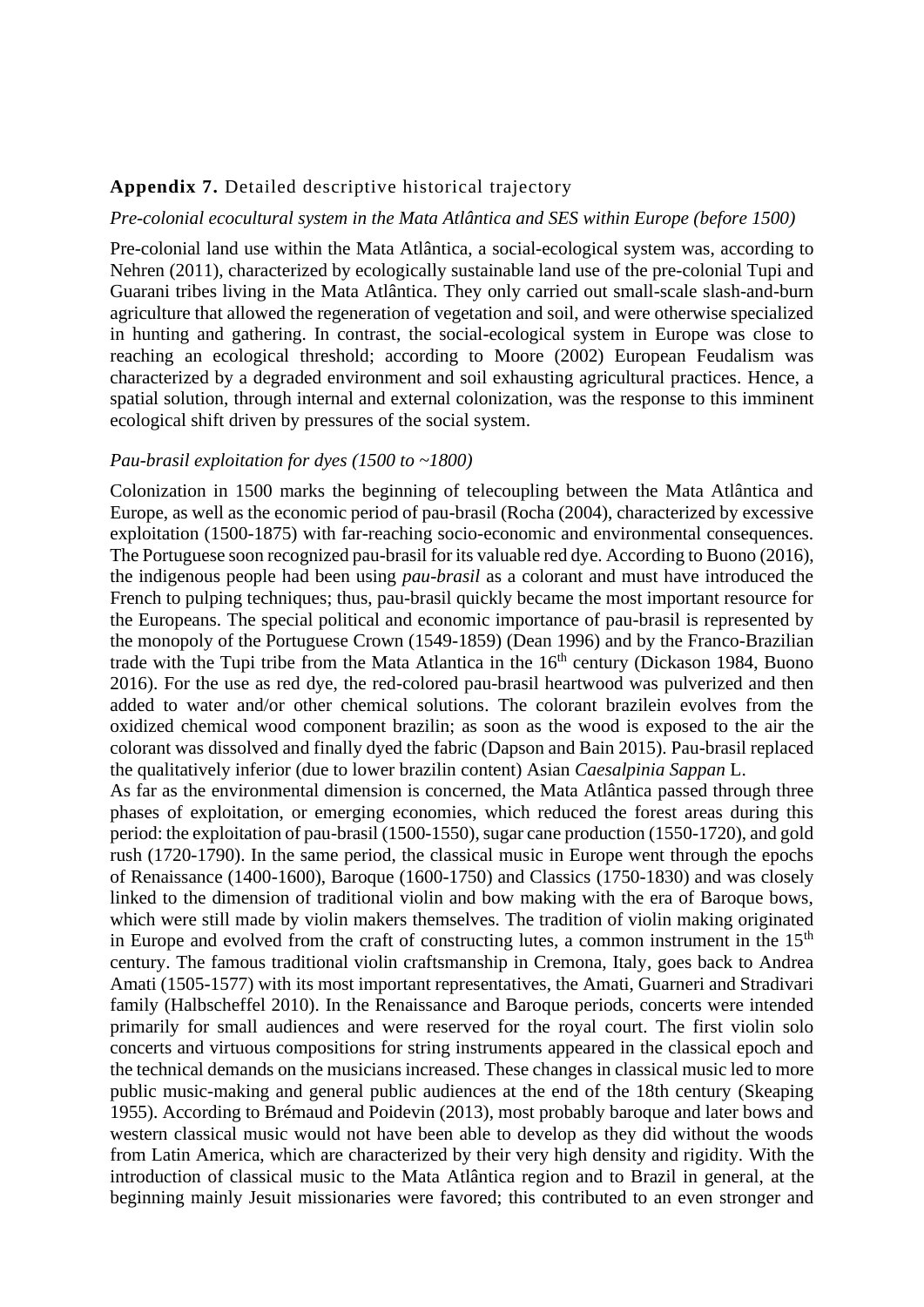reciprocal telecoupled connection at a cultural level beyond economic exploitation. At the end of the 18th century, a series of new trends emerged as a consequence of complex changes associated with the cross-continental pau-brasil system (not yet CES): (1) increasing availability of pau-brasil in Central Europe as an important raw material for red dye production, (2) continuous evolution and demand of improved instruments in western classical music. This paved the way for experimenting with pau-brasil and for its later sole usel for string bow making.

## *The invention of the 'modern violin bow' gives rise to the telecoupled PB-CES (~1800 to ~1900)*

This period, like the romantic epoch in music (1820-1910), is described in the literature as a stormy and stressful period. Brazil, and with it the Mata Atlântica, was undergoing a transformation to the post-colonial period (1822-1889) and then to capitalism (1889-present day). Economically, the period was dominated by coffee production (1790-1860). During the classical period (1750-1830), musical compositions began to change and became more virtuosic, which required more demanding playing techniques from the musicians. In the romantic period, compositions for larger orchestras with more musicians were written, so that larger concert halls were needed for a bigger audience; also, because the general public access to classical music increased. In order to withstand these changes and to accommodate the larger concert halls, baroque violins had to be modernized to generate a louder sound. Around 1800, experiments were made with all kinds of bows made of different materials and in different shapes to meet technical and tonal expectations (Skeaping 1955). Niccolò Paganini (1782- 1840) was one of the most famous violinists of this time, he developed and improved the technique of violin playing to an unprecedented perfection (Komission für Musikforschung 2013); he tried all kinds of bows in order to best meet the increasing technical demands. With bows for stringed instruments, three things happened simultaneously: 1) a change in the construction method and the shape of the bows, 2) the construction of bows became more standardized in material and size, and 3) bow making became an own professional specialization, implying that most violin makers no longer produced bows. According to Brémaud and Poidevin (2013), bow makers were pushed by violinists who wanted to endow their violin play with a full and sustained sound with equal force from one end of the bow stick to the other. The weakness at the tip of the baroque bows got solved by increasing the height of the bow head and by stabilizing them with a lengthened and arched bow stick (Brémaud and Poidevin 2013). The bow makers experimented with different tropical woods at the beginning and finally adopted pau-brasil as the ideal wood by being lighter and just as dynamic and by solving the problem of balance with the mentioned structural changes. A good bow considers all these aspects and is precisely constructed by hand and is aesthetically pleasing. At the end of the 18th century, the Italian violinist Giovanni Batista Viotti (1755-1824) met the bow maker F.X. Tourte (1747-1835) in Paris and their mutual inspiration plus the experimentation with pau-brasil led to the new model of violin bows, i.e. the modern violin bow. During this time, musicians began to realize the importance of the bow for better sound quality (Mnatzaganain 2002). At the end of the 19<sup>th</sup> century, G.B. Viotti summed this up with the words: "Le violon, c'est l'archet" - the violin, it is the bow. Baroque bows were never fully replaced by modern violin bows, as there are still musicians who play early baroque music with baroque bows. Some bow makers still construct baroque bows for this purpose using the original, traditionally used wood types.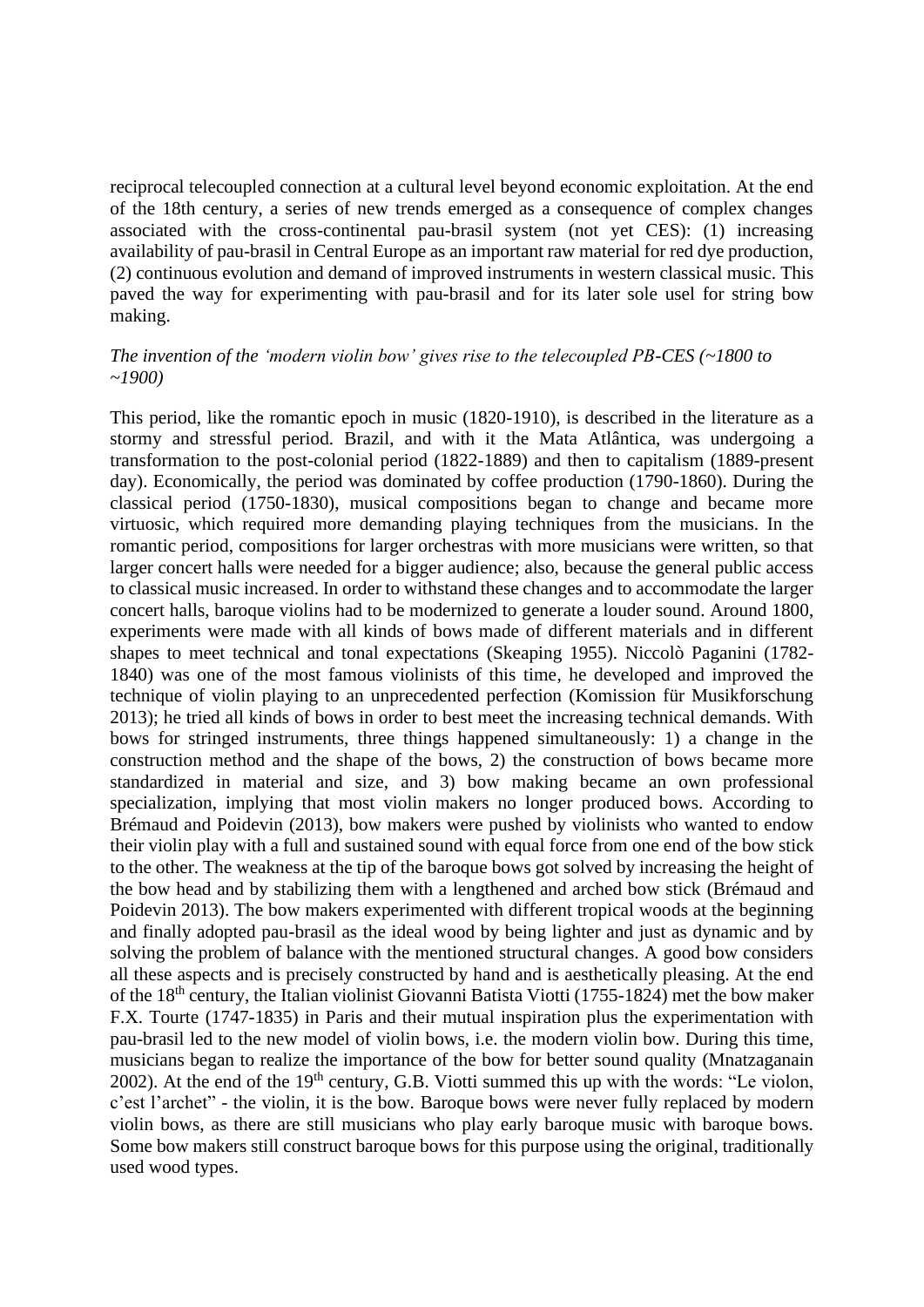In the late  $18<sup>th</sup>$  century, bow making was still in its initial phase, but the French bow makers, especially in Paris, had relatively easy access to pau-brasil due to the still existing and important dye industry in France. From the beginning, they had a considerable economic advantage in comparison to their competitors in Germany and Britain (Bunn and Seiber 1997). A recent anatomical analysis of historical French bows originating from the time of F.X. Tourte (1747- 1835) and shortly after, indicates that the pau-brasil, which was used for these precious bows, most probably had its origin in the northeast of Brazil (Macedo 2015, Macedo et al. 2020))*.* By the end of this period (1875-1972) pau-brasil was considered extinct. There is no evidence whether this was due to the collapsed pau-brasil demand and the consequential missing attention to the species or due to the continuous wood demand for bow making in a drastically decreased biome.

### *The deceptive calm and flourishing bow making (~1900 to 1998)*

From the 19<sup>th</sup> century onwards, bow making spread throughout Europe but mainly in Germany, France and England; in Germany mainly in Markneukirchen in Saxony, in England in London, and in France in Mirecourt and Paris (Bunn and Seiber 1997). During this period bow and violin makers in Europe used pau-brasil without restrictions. Supply shortages occurred only during the First and the Second World War; however, they were not attributed to a decline in paubrasil populations. The musical epoch of modernism (1908-present day) encompasses a variety of music styles such as the twelve-tone technique, serial music, jazz, blues, electronic music and experimental music, among others (Brockhaus 1993). In musical instrument making, innovation and change was sought, but this was not induced by the scarcity of pau-brasil. Experiments with alternative materials for bows led to the first patent for bows made of carbon fiber by Claudio Righetti in 1989. However, bow makers and musicians perceive carbon fiber bows as inferior to pau-brasil bows with regard to playability, acoustic properties, haptics, and aesthetics. Nevertheless, the quality has improved significantly over the last 30 years (Femke 2014) and the market share of carbon fibre bows is continuously increasing. In the same period, triggered by the economic opening of China in 1978 (Lockett and Littler 1983), cheap, inferior musical instruments and bows, including pau-brasil bows, entered the international market (Hume 2008). Land use intensification and urbanization processes in large parts of the Mata Atlântica also explain substantial declines of pau-brasil populations during this period. However, there are no reliable data in this regard. Although according to Rocha (2004), paubrasil has been in a period of regeneration since 1972, the species was listed as endangered by the Brazilian Institute of the Environment and Renewable Natural Resources (Instituto Brasileiro do Meio Ambiente e dos Recursos Naturais Renováveis, IBAMA) in 1992. This measure was reinforced in 1998, when pau-brasil was included in the International Union for Conservation of Nature's (IUCN) Red List (Varty 1998) as an endangered species (EN A1 acd) due to overexploitation and decline of the species' population; this marked a regime shift for the PB-CES.

# *Control of the PB-CES by intergovernmental protection and trade regulations (1998 to present day)*

The dominated intergovernmental control on pau-brasil protection was introduced by the listing of pau-brasil on the IUCN red list. In 1999, the Discovery Coast Atlantic Forest Reserves were listed as a UNESCO World Natural Heritage Site of Humanity, recognizing their value and the importance of their preservation. These reserves comprise the areas with the highest numbers of remaining natural pau-brasil populations and thus contribute to the recovery of the species by protecting them. UNESCO's international protection interest in these reserves of the Mata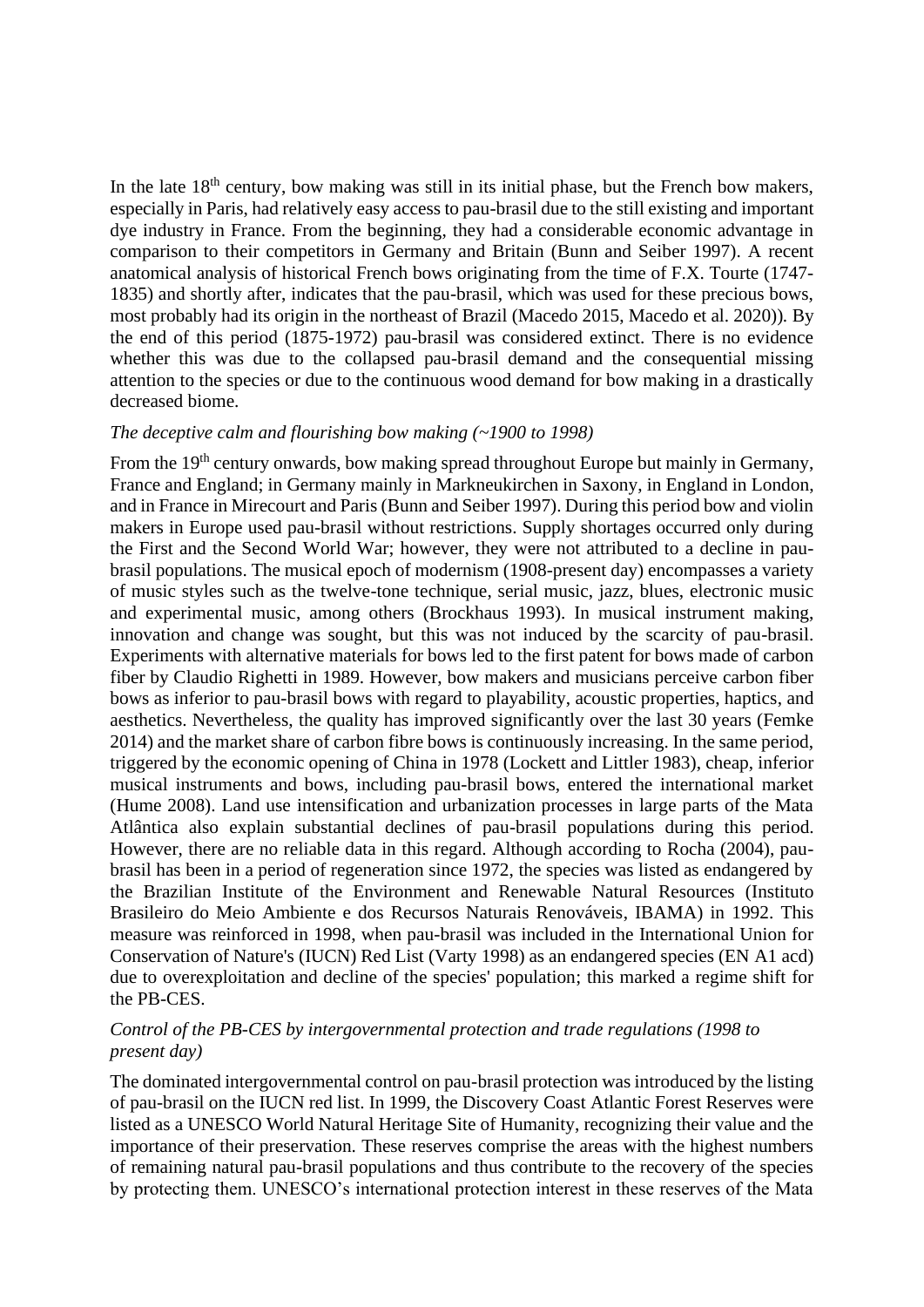Atlântica strengthens the perception of their ecological importance and underlines the importance of maintaining their protection status. Also in 1999, Marco Ciambelli, the son of a tortoiseshell worker family in France, learned that the ecological situation of pau-brasil was very critical and that the species could possibly be listed in one of the CITES Appendices (Rymer 2007). He had witnessed the collapse of the family business after the listing of tortoiseshell in CITES and therefore passed this information on to bow makers in a meeting in Paris (Rymer 2004). This information and the alarming threat that pau-brasil could reach the status of trade restriction were responsible for bow makers to become active and to found the International Pernambuco Conservation Initiative (IPCI) in 2000 with 50 founding members from 18 nations and implementing reforestation and conservation projects for pau-brasil in the Mata Atlântica (Gerbeth 2002). However, pau-brasil was finally listed in Appendix II of CITES in 2007. Bow makers, mainly from IPCI (Rymer 2004) and internationally renowned musicians such as Yo-Yo Ma, achieved at the last minute that the final product of pau-brasil, the bow, was to be excluded from Annex II (Sadler 2007). Hence, the species pau-brasil is listed in Appendix II of CITES, but the final products made from its wood such as bows, have no restrictions on their marketing.

#### *Literature cited*

- Brémaud, Iris; Poidevin, Nelly (2013): Approches culturelles et mecaniques dans le choix des bois en facture: cas des archets anciens. Music and its instruments. In: Michèle Castellengo und Hugues Genevois (Hg.): Lamusique et ses instruments. Sampzon: Editions Delatour France (Collection Pensée Musicale), S. 1–27.
- Brockhaus (Hg.) (1993): Der Brockhaus in fünf Bänden. 8. Aufl. 5 Bände. Mannheim: F.A. Brockhaus GmbH (neubear).
- Bunn, Julie; Seiber, Lydia Rose (1997): Music, makers and markets. In: *The Strad*.
- Buono, Amy J. (2016): Representing the Tupinambá and the Brazilwood Trade in Sixteenth-Century Rouen. In: Regina R. Felix und Scott D. Juall (Hg.): Cultural Exchanges between Brazil and France. West Lafayette, Indiana: Purdue University Press (Comparative cultural studies).
- Dapson, Rw; Bain, Cl (2015): Brazilwood, sappanwood, brazilin and the red dye brazilein: from textile dyeing and folk medicine to biological staining and musical instruments. In: *Biotechnic & Histochemistry* 90 (6), S. 401–423. DOI: 10.3109/10520295.2015.1021381.
- Dean, Warren (1996): A ferro e fogo. A história e a devastação da mata atlântica brasileira. 6. Aufl. São Paulo: Companhia das letras.
- Dickason, Olive Patricia (1984): The Brazilian connection. A look at the origin of French techniques for trading with Amerindians. In: *outre* 71 (264), S. 129–146. DOI: 10.3406/outre.1984.2435.
- Femke, Colborne (2014): A Challenge to tradition. In: *Accessories* October, S. 4–7.
- Gerbeth, Thomas M. (2002): Pernambuco Sonderausgabe. Verein Österreichischer Geigen- und Bogenmachermeister. Wien.
- Halbscheffel, Bernward (2010): Lexikon Musikinstrumente Instrumente, Spielweisen, Begriffe. Leipzig: Halbscheffel Verlag.
- Hume, David (2008): Quality and Quantity. In: *The Strad* October, S. 38–42.